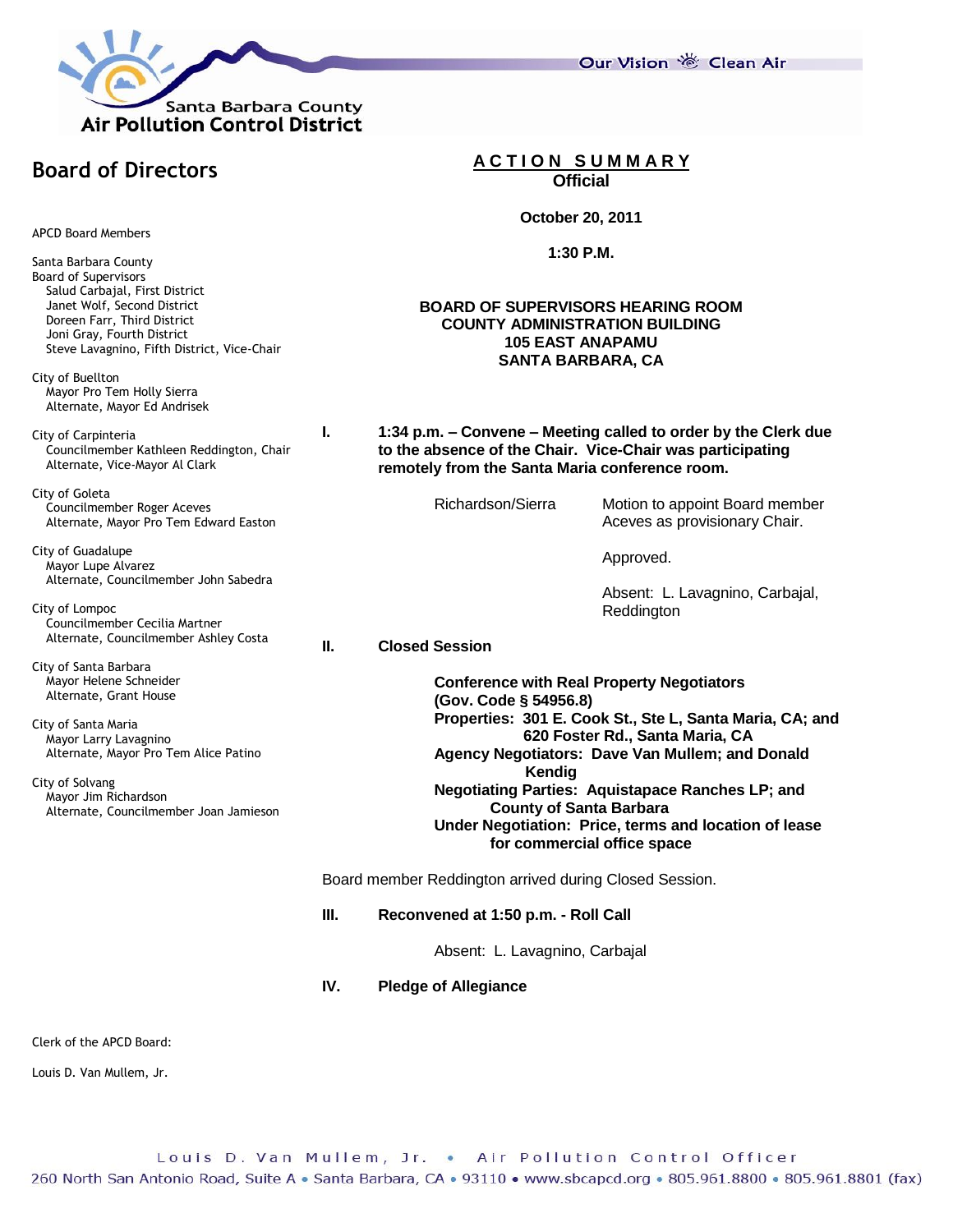# **V. Approval of minutes of the August 18, 2011 meeting**

Richardson/Aceves Approved.

Abstain: Wolf, Farr, Reddington

Absent: L. Lavagnino, Carbajal

## **VI. Report from Closed Session**

There was no reportable action taken.

### **ADMINISTRATIVE**

**Approved by roll call vote on one motion. These items read only on request of Board members.**

**A-1) Receive and file minutes of the May 11, 2011 meeting of the Community Advisory Council.**

Aceves/Farr Received and filed.

Absent: L. Lavagnino, Carbajal

**A-2) Receive and file the brief summary of the emission-reduction grant agreements approved by the Air Pollution Control Officer for the period of August 4, 2011 through October 5, 2011 in accordance with Board Resolution Number 02-16.**

| Aceves/Farr |
|-------------|
|-------------|

Received and filed.

Absent: L. Lavagnino, Carbajal

**A-3) Receive and file the summary of notices of violation issued and penalty revenue received during the months of August and September 2011.**

Aceves/Farr Received and filed.

Absent: L. Lavagnino, Carbajal

**A-4) Adopt a resolution delegating authority to the Air Pollution Control Officer to amend, enter into, and renew contracts for multiple employee benefit insurance plans to become effective January 1, 2012.**

Aceves/Farr Adopted APCD Resolution No. 11-12.

Absent: L. Lavagnino, Carbajal

#### **A-5) Adopt a resolution forming a Deferred Compensation Committee.**

Aceves/Farr Adopted APCD Resolution No. 11-13.

Absent: L. Lavagnino, Carbajal

## **A-6) Adopt the schedule of dates, locations, and time for the year 2012 APCD Board meetings.**

Aceves/Farr Adopted.

Absent: L. Lavagnino, Carbajal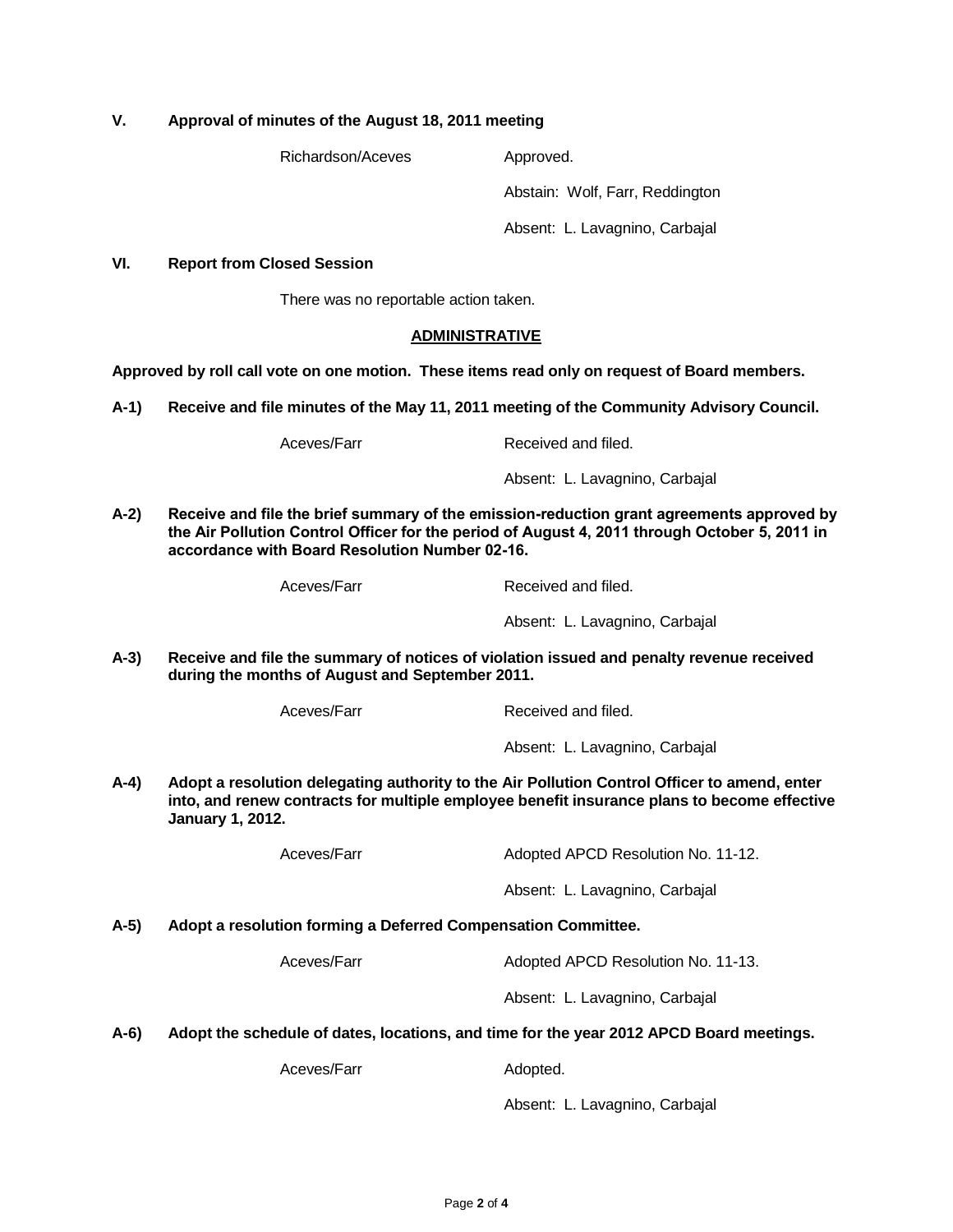## **PUBLIC COMMENT PERIOD**

**Persons desiring to address the APCD Board must complete and deliver to the Clerk the form which is available at the Hearing Room entrance prior to the commencement of this comment period.** 

There were no public comments.

## **DISCUSSION**

- **1) Hearing: Consider recommendations regarding proposed amended Rule 352 (Natural Gas-Fired Fan-Type Central Furnaces and Small Water Heaters) as follows:** 
	- **a. Hold a public hearing to receive testimony on proposed amended Rule 352.**
	- **b. Adopt a resolution which will result in the following actions:**
		- **i. Adopt the CEQA findings (Attachment 1) pursuant to the California Environmental Quality Act (CEQA) and the CEQA guidelines;**
		- **ii. Adopt the associated rule findings (Attachment 2) in support of the proposed amended Rule 352 pursuant to Health and Safety Code Section 40727 regarding necessity, authority, clarity, consistency, nonduplication, and reference. The rule findings also acknowledge public comments received on the proposed amended rule and adopt the Response to Comments (Attachment 3) as findings of the Board.**

#### **iii. Adopt proposed amended Rule 352 (Attachment 4).**

| House/Wolf | a)                | Hearing held; there were no public<br>comments; and         |
|------------|-------------------|-------------------------------------------------------------|
|            | b- i through iii) | Adopted APCD Resolution No. 11-14;<br>and Amended Rule 352. |

Absent: L. Lavagnino, Carbajal

- **2) Approve three Old Car Buy Back Program contracts as follows:**
	- **a. Approve a five year professional services contract with Steelhead Recyclers (Goleta), for a not to exceed amount of \$1,250,000, for the purpose of scrapping approximately 1,000 vehicles for the Old Car Buy Back Program.**
	- **b. Approve a five year professional services contract with Perry's Auto Wrecking & Salvage (Lompoc), for a not to exceed amount of \$750,000, for the purpose of scrapping approximately 600 vehicles for the Old Car Buy Back Program.**
	- **c. Approve a five year professional services contract with Black Road Auto & Tow (Santa Maria), for a not to exceed amount of \$750,000, for the purpose of scrapping approximately 600 vehicles for the Old Car Buy Back Program.**

Farr/Sierra a through c) Approved.

Absent: L. Lavagnino, Carbajal